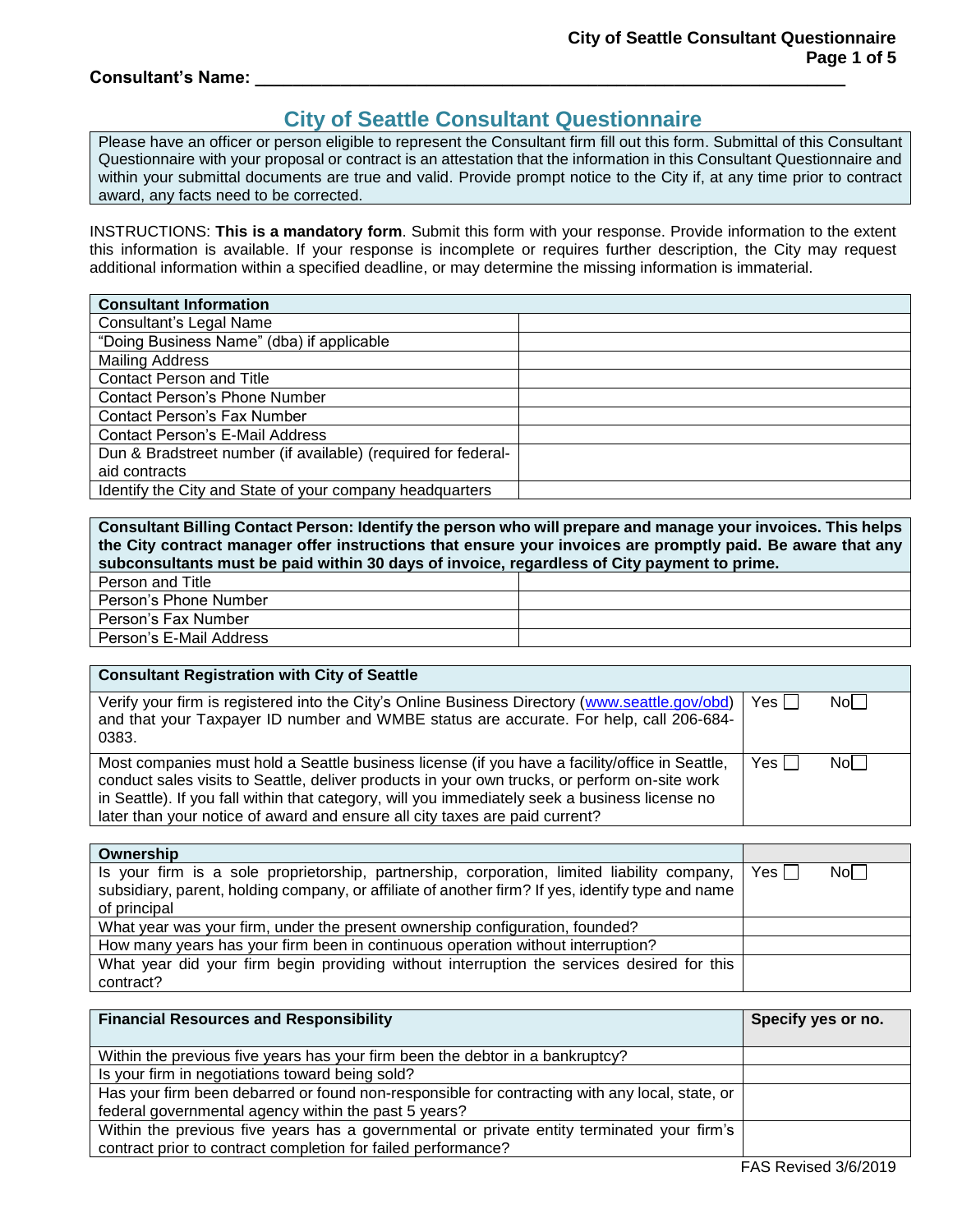## **Consultant's Name: \_\_\_\_\_\_\_\_\_\_\_\_\_\_\_\_\_\_\_\_\_\_\_\_\_\_\_\_\_\_\_\_\_\_\_\_\_\_\_\_\_\_\_\_\_\_\_\_\_\_\_\_\_\_\_\_\_\_\_\_\_\_**

| Within the previous five years has your firm used any subconsultant on a government contract I |  |
|------------------------------------------------------------------------------------------------|--|
| when that subconsultant was debarred by a governmental agency?                                 |  |

| <b>Social Equity compliance</b>                                                                                                                              | Specify yes or no. |  |
|--------------------------------------------------------------------------------------------------------------------------------------------------------------|--------------------|--|
| Within the previous ten years has your firm been found to have violated any anti-discrimination                                                              |                    |  |
| laws or regulations, whether they be local, state, or federal?                                                                                               |                    |  |
| Has your firm ever received an unsatisfactory rating from a city department for your<br>performance in achieving women and minority firm good faith efforts? |                    |  |
| Does your firm comply - to the extent required - with the following City of Seattle Labor                                                                    |                    |  |
| Standards requirements from Seattle Municipal Code Chapter 14:                                                                                               |                    |  |
|                                                                                                                                                              |                    |  |
| City Paid and Sick Time labor standards, providing paid sick and safe time to<br>1)                                                                          |                    |  |
| eligible employees? Most employers must provide employees who have work hours                                                                                |                    |  |
| in Seattle, with accrued paid sick and safe time. Payment of prevailing wages does<br>not ensure compliance (SMC 14.16).                                     |                    |  |
| Minimum Wage labor standards which set wages for employees working within city<br>(2)                                                                        |                    |  |
| limits (SMC 14.19).                                                                                                                                          |                    |  |
| Wage Theft labor standards which establish basic requirements for payment of<br>3)                                                                           |                    |  |
| wages and tips for employees working within city limits, including providing various                                                                         |                    |  |
| payment documentation to employees (SMC 14.20).                                                                                                              |                    |  |
|                                                                                                                                                              |                    |  |
| If "No" please provide an explanation of the circumstances. The City may audit payroll                                                                       |                    |  |
| records or interview workers to ensure compliance. For more information regarding these                                                                      |                    |  |
| requirements, see Municipal Code Chapter 14 or http://www.seattle.gov/laborstandards, or                                                                     |                    |  |
| call the Office of Labor Standards at 206.684.4500.                                                                                                          |                    |  |
| Has your firm ever been found by the City or any government agency, to have underpaid your                                                                   |                    |  |
| workers or employees (this includes instances where you may have provided the restitution<br>to make the worker whole)?                                      |                    |  |
| <b>Disputes</b>                                                                                                                                              | Specify yes or no. |  |
| Within the previous five years has your firm been the defendant in court on a matter related                                                                 |                    |  |
| to payment to subconsultants or contract work performance?                                                                                                   |                    |  |
| Does your firm have outstanding judgments pending against it?                                                                                                |                    |  |
| Within the previous five years, was your firm assessed liquidated damage on a contract?                                                                      |                    |  |
| Is your firm presently involved in a dispute (including litigation) regarding its right to provide                                                           |                    |  |
| the product or service being requested by the City for this contract, including but not limited                                                              |                    |  |
| to notice of and/or in litigation about patent infringement for the product and/or service that                                                              |                    |  |
| your firm is offering to the City?                                                                                                                           |                    |  |

| Involvement by Current and Former City Employees and Organizational Conflicts of                | Specify yes or no. |
|-------------------------------------------------------------------------------------------------|--------------------|
| <b>Interest</b>                                                                                 |                    |
| Are any of your company's principals, officers or employees who will perform work for the       |                    |
| City, a current or former City of Seattle employee or volunteer?                                |                    |
| Will any of your principals, officers or employees who will perform work for the City work more |                    |
| than 1,000 hours (per rolling 12 months) within a City contract, combining the hours for work   |                    |
| under this contract and any other? If so, identify the worker by name and advise the worker     |                    |
| of their duty to comply with the City of Seattle's Code of Ethics, Seattle Municipal Code       |                    |
| Chapter 4.16                                                                                    |                    |
| Does any principal, officer or employee who will perform work for the City of your firm, have a |                    |
| business interest or a close family or domestic relationship with any City official, officer or |                    |
| employee who was, is, or will be involved in selection, negotiation, drafting, signing,         |                    |
| administration or evaluation of the Consultant performance?                                     |                    |
| Vendor certifies that to the best of its knowledge and belief and except as otherwise           |                    |
| disclosed, he or she does not have any organizational conflict of interest which is defined as  |                    |
| a situation in which the nature of work to be performed under this proposed contract and the    |                    |
| bidder's organizational, financial, contractual, or other interests may, without some           |                    |
| restriction on future activities: (a) Result in an unfair competitive advantage to the Vendor;  |                    |
| or, (b) Impair the Vendor's objectivity in performing the contract work.                        |                    |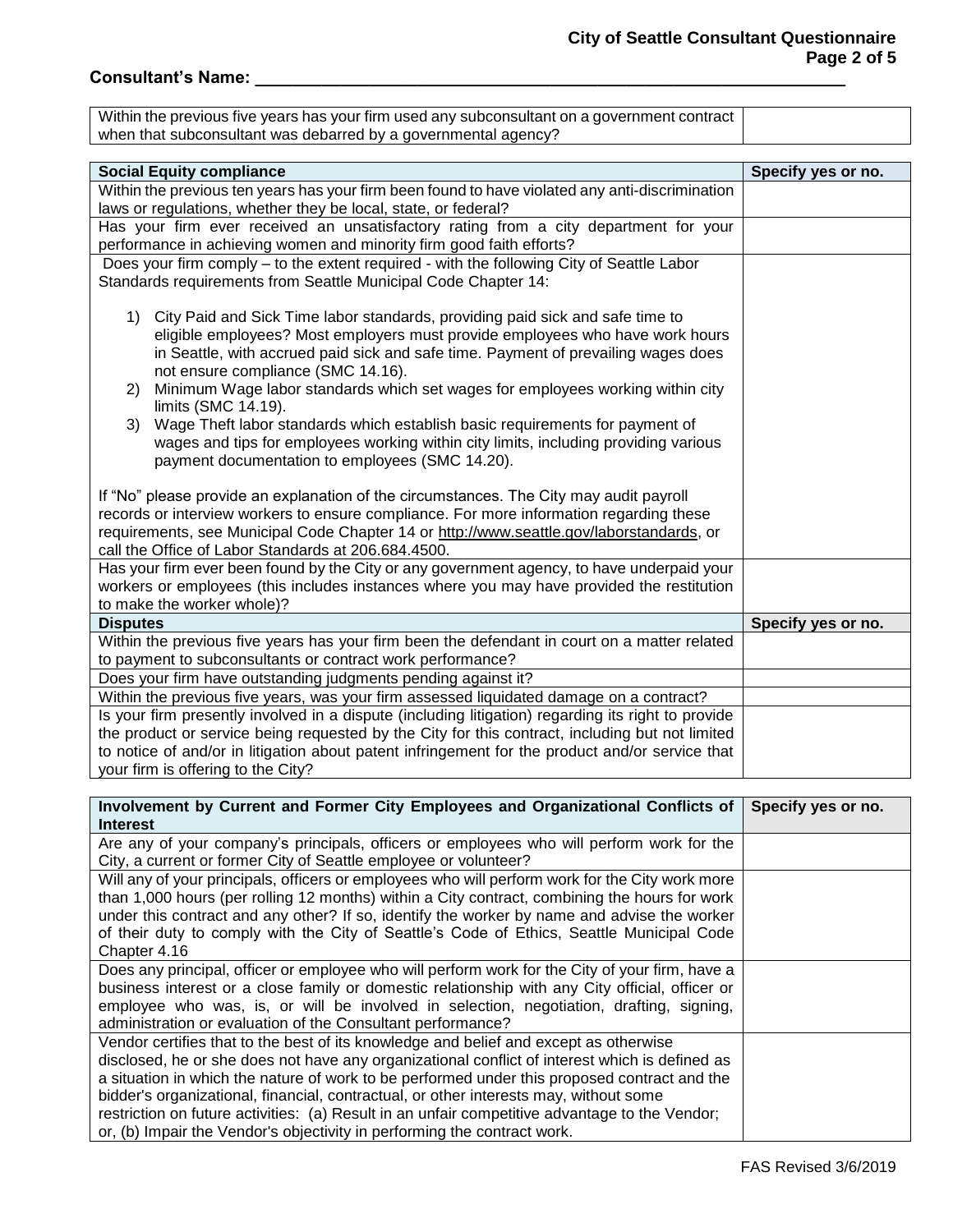## **City of Seattle Consultant Questionnaire Page 3 of 5**

## **Consultant's Name: \_\_\_\_\_\_\_\_\_\_\_\_\_\_\_\_\_\_\_\_\_\_\_\_\_\_\_\_\_\_\_\_\_\_\_\_\_\_\_\_\_\_\_\_\_\_\_\_\_\_\_\_\_\_\_\_\_\_\_\_\_\_**

| <b>Miscellaneous Questions</b>                                                                                                                                                                                                                                                                                                                                                                                                                                                                                                                                                                                                                                                                                                                                                                                                              | Specify yes or no. |
|---------------------------------------------------------------------------------------------------------------------------------------------------------------------------------------------------------------------------------------------------------------------------------------------------------------------------------------------------------------------------------------------------------------------------------------------------------------------------------------------------------------------------------------------------------------------------------------------------------------------------------------------------------------------------------------------------------------------------------------------------------------------------------------------------------------------------------------------|--------------------|
| Within the previous five years, has your firm or any of its owners, principals, partners, or<br>officers, been assessed penalties or found to have violated any laws, rules, or regulations of<br>a government entity? This does not include owners of stock in your firm if your firm is a publicly<br>traded corporation.                                                                                                                                                                                                                                                                                                                                                                                                                                                                                                                 |                    |
| Within the past ten years, has any owner, principal, or officer who will perform any of the work<br>for the City been convicted of a crime?                                                                                                                                                                                                                                                                                                                                                                                                                                                                                                                                                                                                                                                                                                 |                    |
| If a license is required to perform, within the previous ten years has your firm or any principal,<br>officer or employee who will perform work for the City had a license suspended or been found<br>to have violated licensing laws?                                                                                                                                                                                                                                                                                                                                                                                                                                                                                                                                                                                                      |                    |
| If hazardous materials are within the work to be performed, has any principal, officer or<br>employee who will perform work for the City had violations of improper disposal of such<br>materials or violations of associated laws, rules or regulations in the previous five years?                                                                                                                                                                                                                                                                                                                                                                                                                                                                                                                                                        |                    |
| Is there any other information the City should be aware of regarding your financial, criminal or<br>legal history that has bearing on the work that the City is considering you to perform? For<br>example: conviction or civil judgement rendering against the firm for commission of fraud or a<br>criminal offense in connection with obtaining, attempting to obtain, or performing a federal,<br>state or local government contract or subcontract; violation of federal or state antitrust or<br>similar statutes, relating to the submission of offers; or commission of embezzlement, theft,<br>forgery, bribery, falsification or destruction of records, making false statements, tax evasion,<br>or receiving stolen property, any present indictment for, or otherwise criminally or civilly<br>charged by a government entity. |                    |
| Consultant has not paid, nor will pay, federal appropriated funds (including profit or fee<br>received under a covered federal transaction), to any person for influencing or attempting to<br>influence an officer or employee of any agency, a Member of Congress, an officer or employee<br>of Congress, or an employee of a Member of Congress on his or her behalf in connection with<br>this solicitation, the Offeror shall notify the City of Seattle and complete and submit, with its<br>offer, OMB standard form LLL, Disclosure of Lobbying Activities.                                                                                                                                                                                                                                                                         |                    |
| Consultant has not, directly or indirectly, entered into any agreement, participated in any<br>collusion, or otherwise taken any action in restraint of competitive pricing in the preparation<br>and submission of its Offer;                                                                                                                                                                                                                                                                                                                                                                                                                                                                                                                                                                                                              |                    |

| <b>Business History</b>                                                                                                                                                                                                                                                                                                                                                                                                                                                                                                                                                                                                      | List or attach |
|------------------------------------------------------------------------------------------------------------------------------------------------------------------------------------------------------------------------------------------------------------------------------------------------------------------------------------------------------------------------------------------------------------------------------------------------------------------------------------------------------------------------------------------------------------------------------------------------------------------------------|----------------|
| Provide and/or attach a list contracts your local firm held in the past five years, with sufficient<br>detail for the City to understand the depth and breadth of your experience, with a particular<br>emphasis on contracts with public agencies. The City may use this to assess your capability<br>and experience at this particular type of product provision or service work. Specify the<br>name/contact that can serve as a reference for each.<br>If you have many such contracts, simply list.<br>$\bullet$<br>If you are a subsidiary of a national firm, summarize contracts for your local office.<br>$\bullet$ |                |

#### **Proposal Expiration**

Consultant understands that Offers are valid until the City awards a Consultant Contract or rejects all offers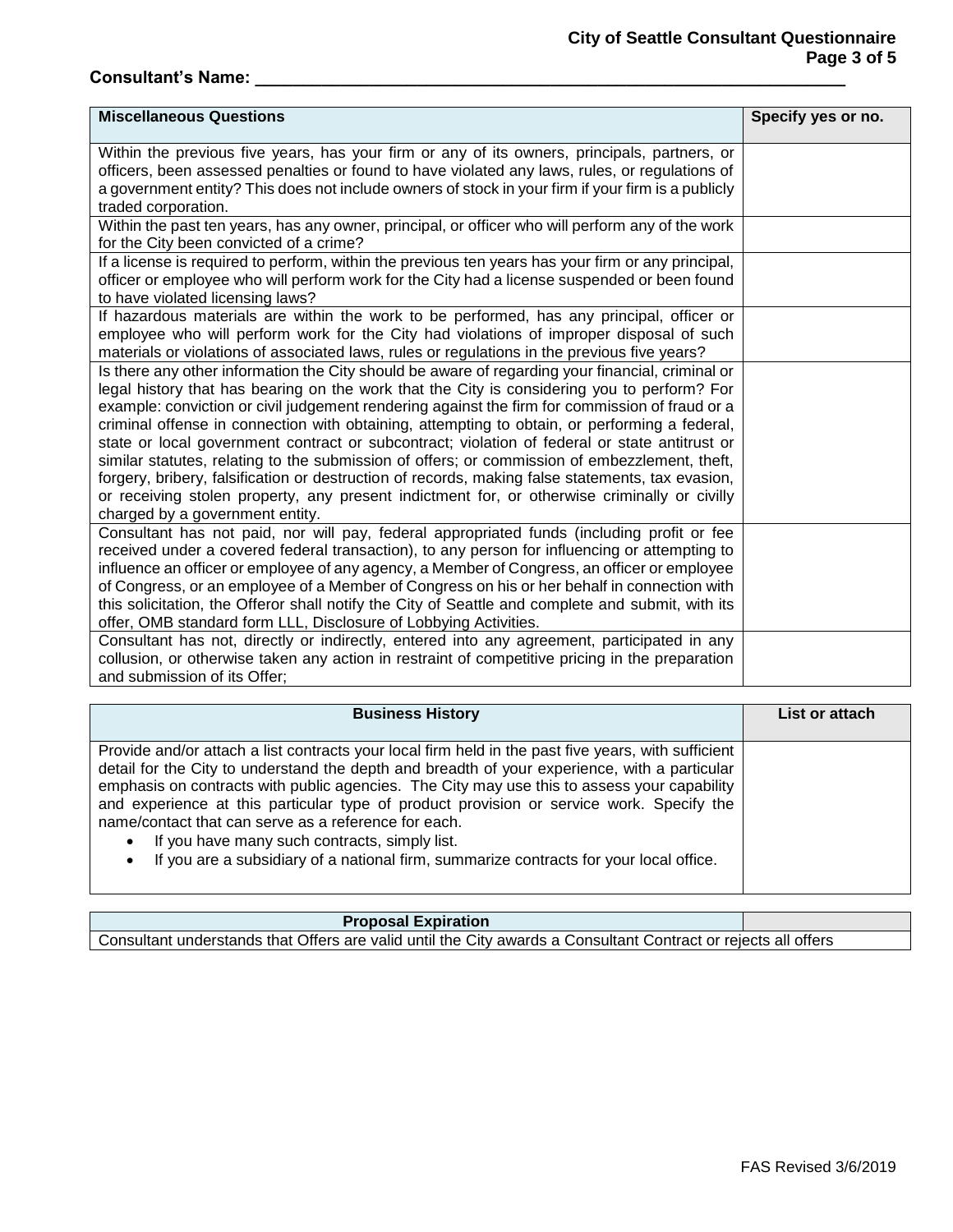#### **Consultant's Name: \_\_\_\_\_\_\_\_\_\_\_\_\_\_\_\_\_\_\_\_\_\_\_\_\_\_\_\_\_\_\_\_\_\_\_\_\_\_\_\_\_\_\_\_\_\_\_\_\_\_\_\_\_\_\_\_\_\_\_\_\_\_**

## **City Non Disclosure Request**

If you believe any statements or items you submit to the City as part of this bid/response are exempt from disclosure under the Washington Public Records Act, RCW Chapter 42.56, you must identify and list them below **and provide the City with a copy of your bid/response with those portions redacted**. Should the City receive a public records request for your bid/response, the City will first release the redacted version of the proposal to the requester. Requesters may accept the redacted proposal or decide to challenge all or some of the exemptions applied by the vendor. If the requestor challenges the exemptions, the City provides you with notice and up to ten days to seek an injunction to prevent the release of the challenged portion of the record. This notice is a courtesy and not a legal obligation. Only records properly listed on this form and redacted will be protected and withheld for notice. All other records will be considered fully disclosable upon request.

The City will **not** withhold information or provide notice simply because your document is marked with a document header or footer, page stamp, or a generic statement that a document is non-disclosable, exempt, confidential, proprietary, or protected. You must very clearly and specifically identify each statement or item and the corresponding RCW exemption that applies. You may not identify the entire page, unless the entire page is within the exemption scope.

 $\Box$  I do not request any information be withheld.

 $\Box$  I request the following specific information be withheld. I understand that all other information will be considered public information. For each statement or item you intend to withhold, you must fill out every box below. You should not require an entire page withheld; only request the specific portion subject to the exemption.

| <b>Document Page:</b><br>Specify the page number on which the<br>material is located within your submittal<br>package | Statement:<br>Repeat the text you request<br>to be held as confidential, or<br>attach a redacted version. | <b>RCW Exemption:</b><br>Specify the RCW exemption<br>including the subheading |
|-----------------------------------------------------------------------------------------------------------------------|-----------------------------------------------------------------------------------------------------------|--------------------------------------------------------------------------------|
|                                                                                                                       |                                                                                                           |                                                                                |
|                                                                                                                       |                                                                                                           |                                                                                |
|                                                                                                                       |                                                                                                           |                                                                                |

For this request to be valid, you must specify the RCW provision or other State or Federal law that designates the documents as exempt from disclosure. Please refer to [Chapter 42.56 of the Revised Code of Washington](http://apps.leg.wa.gov/rcw/default.aspx?cite=42.56&full=true) for the exemptions.